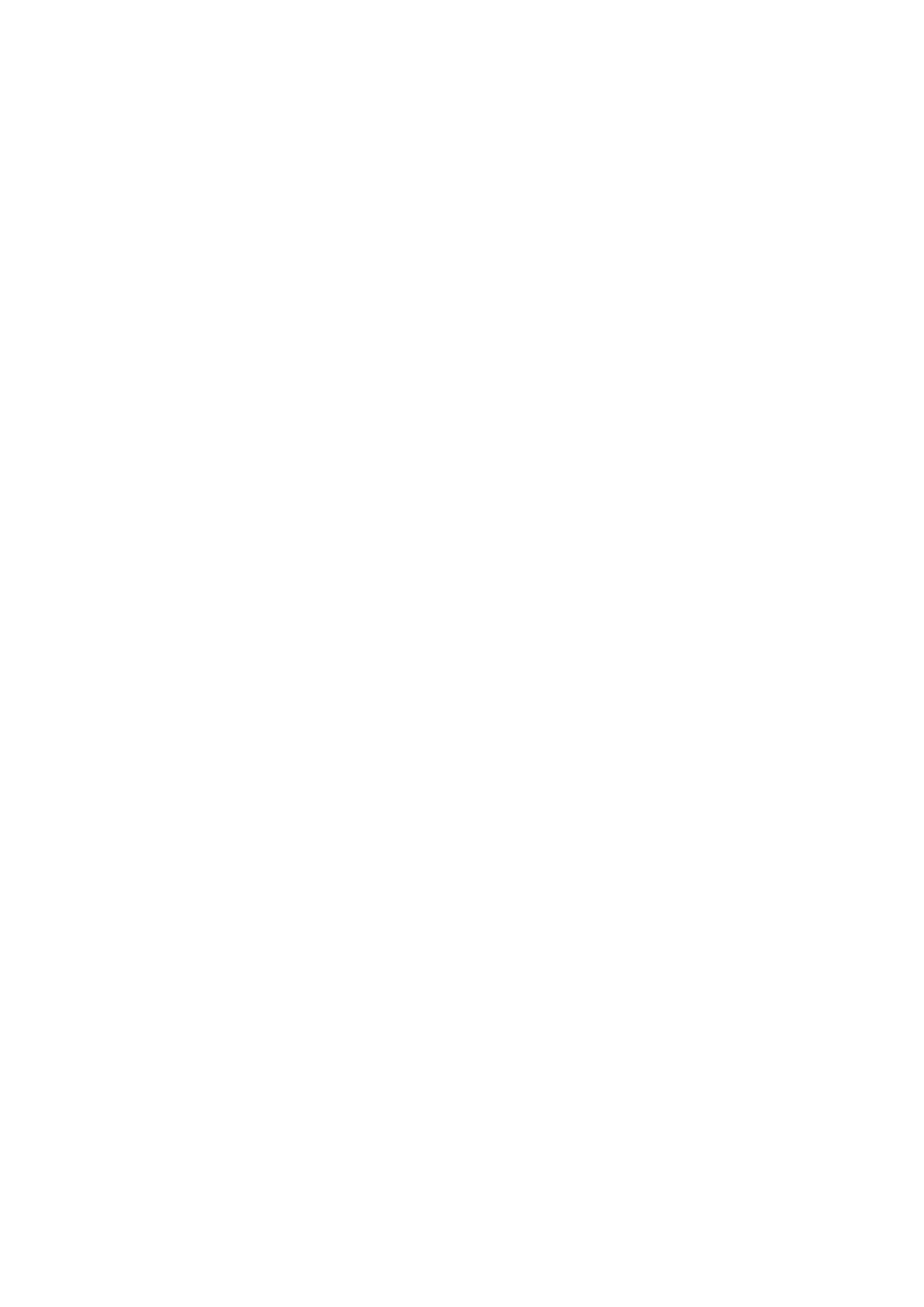## <span id="page-2-0"></span>**OFFICE OF THE AUSTRALIAN ACCOUNTING STANDARDS BOARD**

## Section 1: Agency overview and resources

## **1.1 STRATEGIC DIRECTION**

The Office of the Australian Accounting Standards Board (AASB) is an Australian Government agency under the *Australian Securities and Investments Commission Act 2001*.

The functions of the AASB are to:

- • develop a conceptual framework for the purpose of evaluating proposed accounting standards and international standards;
- • make accounting standards under section 334 of the *Corporations Act 2001* for the purposes of the corporations legislation;
- formulate accounting standards for other purposes;
- • participate in and contribute to the development of a single set of accounting standards for world-wide use; and
- • facilitate the Australian economy by reducing the cost of capital, enabling Australian entities to compete effectively overseas, leaving accounting standards that are clearly stated and easily to understand, and to maintain investor confidence in the Australian economy (including its capital markets).

The vision of the AASB is to build on its reputation as a leading national standard setter and be recognised as a global centre of excellence, delivering a truly distinctive contribution to the development of high quality financial reporting standards.

The mission of the AASB is to develop and maintain high quality financial reporting standards for all sectors of the Australian economy and contribute, through leadership and talent, to the development of global financial reporting standards and be recognised as facilitating the inclusion of the Australian community in the activity of global standard setting.

Key priorities during 2011-12 include:

issue Australian consultative documents incorporating International Accounting Standards Board (IASB) exposure drafts and discussion papers to encourage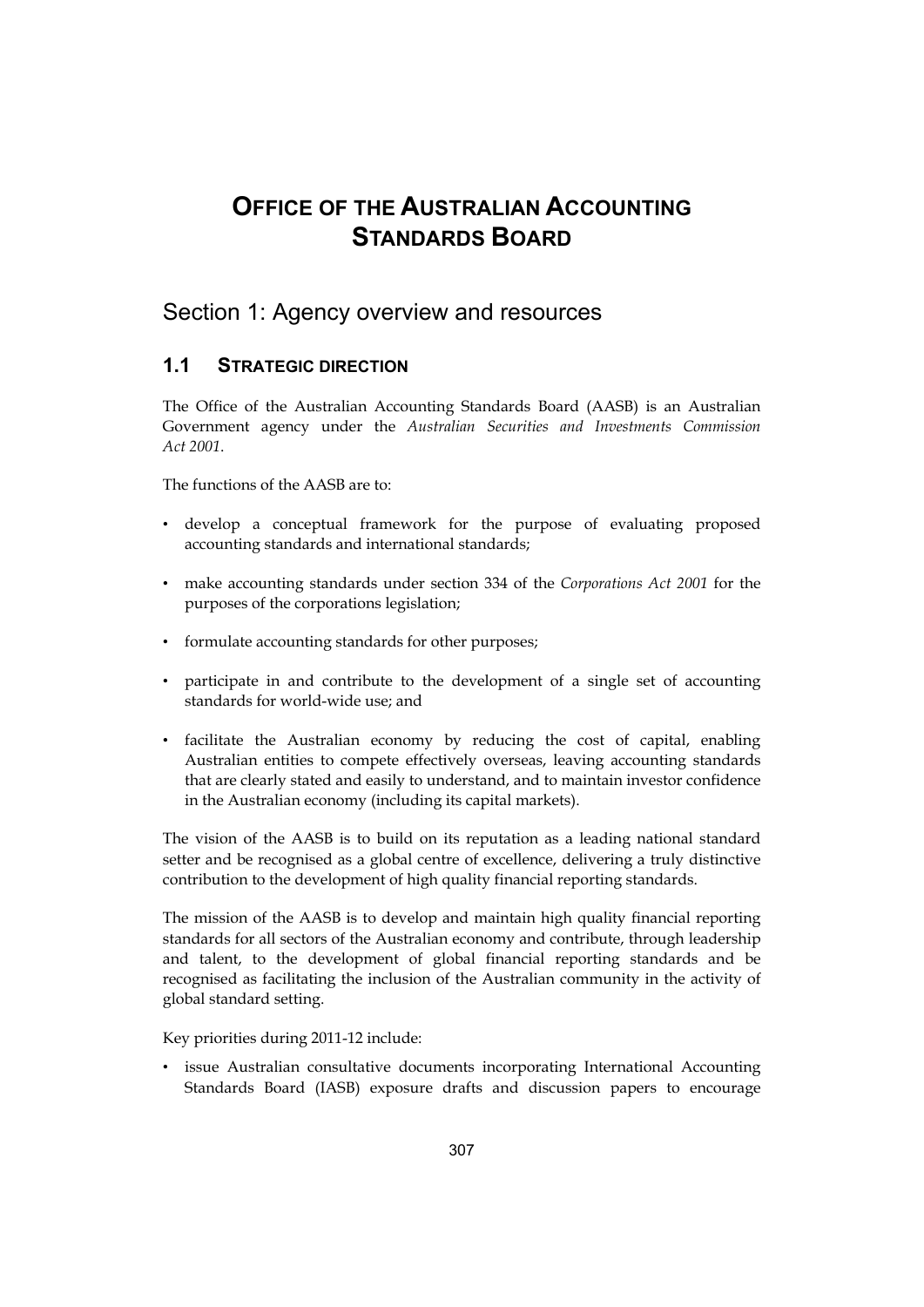Australian constituents to be involved in the process and provide the AASB with information for making its own comments to the IASB;

- • ensure that changes to International Financial Reporting Standards (IFRS) are processed expeditiously and are communicated to Australian constituents;
- • work closely with the New Zealand Financial Reporting Standards Board to converge reporting requirements across the Tasman, consistent with the Outcome Proposals agreed in August 2009 by the Australian and New Zealand Prime Ministers;
- • implement the new differential reporting framework, (Reduced Disclosure Regime);
- actively pursue an agenda relevant to public sector and the not-for-profit private sector, whilst maintaining a transaction neutral approach;
- • participate in ongoing projects of the International Public Sector Accounting Standards Board (IPSASB) with a view to promoting and improving the IPSASB's output;
- • issue a revised Standard on financial reporting by superannuation plans; and
- work closely both in the Asia Oceania and global arenas to promote Australian thought leadership and influence.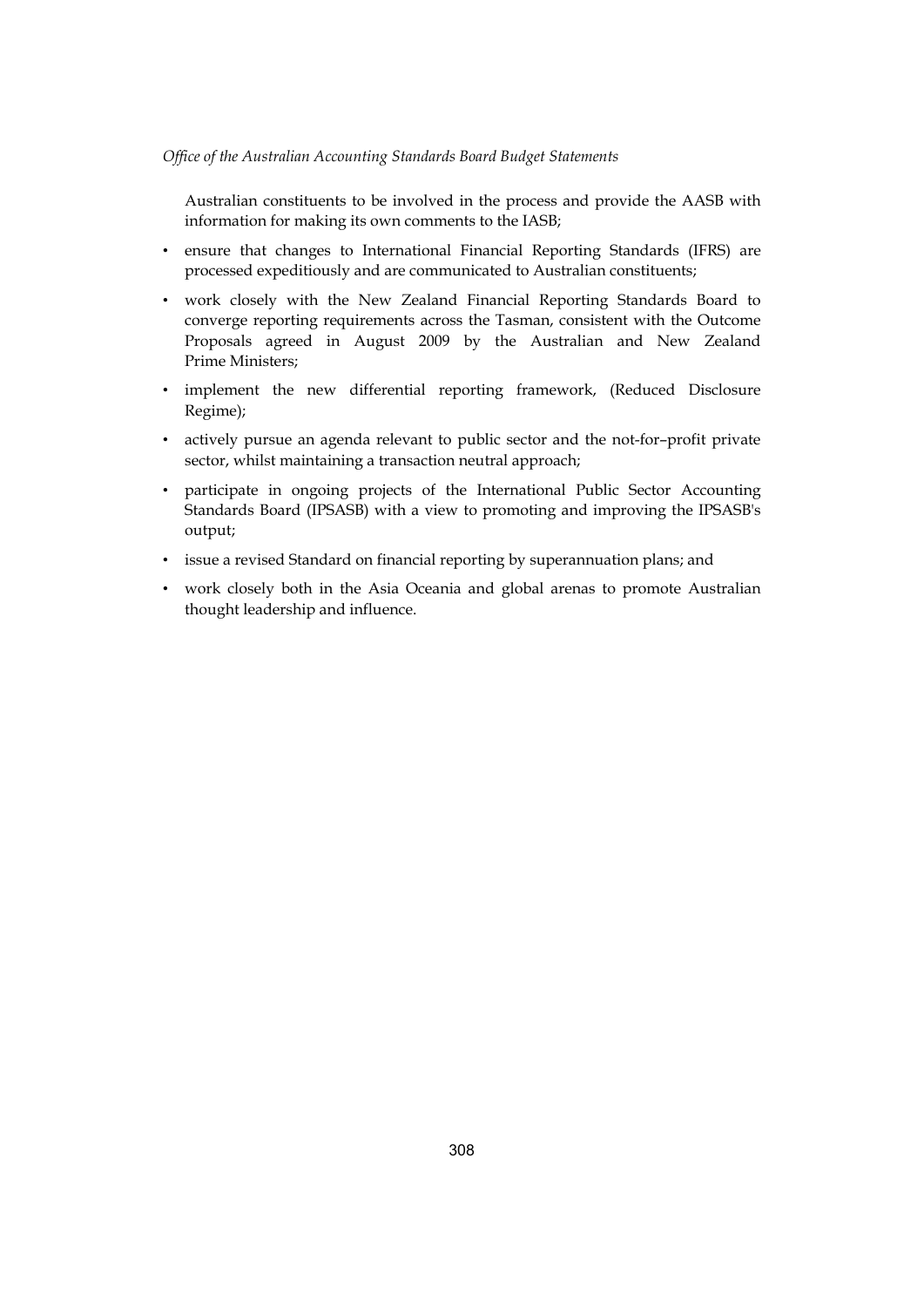## **1.2 AGENCY RESOURCE STATEMENT**

Table 1.1 shows the total resources from all sources. The table summarises how resources will be applied by outcome and by departmental classification.

### **Table 1.1: Australian Accounting Standards Board resource statement — Budget estimates for 2011-12 as at Budget May 2011**

|                                         |   | Estimate of<br>prior year |   |               |   |          |                        |
|-----------------------------------------|---|---------------------------|---|---------------|---|----------|------------------------|
|                                         |   | amounts $\Box$            |   | Proposed at _ |   |          | Total Actual available |
|                                         |   | available in              |   | <b>Budget</b> |   | estimate | appropriation          |
|                                         |   | 2011-12                   |   | 2011-12       |   | 2011-12  | 2010-11                |
|                                         |   | \$'000                    |   | \$'000        |   | \$'000   | \$'000                 |
| <b>Ordinary annual services</b>         |   |                           |   |               |   |          |                        |
| <b>Departmental</b>                     |   |                           |   |               |   |          |                        |
| Prior year departmental                 |   |                           |   |               |   |          |                        |
| appropriation                           |   | 821                       | 4 |               |   | 821      |                        |
| Departmental appropriation <sup>3</sup> |   |                           |   | 3,946         | 1 | 3.946    | 3,148                  |
| Receipts from other sources (s31)       |   |                           |   | 841           | 2 | 841      | 1,515                  |
| <b>Total ordinary annual services</b>   | A | 821                       |   | 4,787         |   | 5,608    | 4,663                  |
| Departmental non-operating              |   |                           |   |               |   |          |                        |
| Equity injections                       |   | 3,688                     | 4 |               |   | 3,688    |                        |
| <b>Total other services</b>             | в | 3,688                     |   |               |   | 3,688    |                        |
| Total net resourcing for                |   |                           |   |               |   |          |                        |
| AASB (A+B)                              |   | 4,509                     |   | 4,787         |   | 9,296    | 4,663                  |

1 Appropriation Bill (No. 1) 2011-12.

2. Receipts under s31 of the *Financial Management and Accountability Act 1997*.

3. Includes \$0.1 million in 2011-12 for the departmental capital budget (refer to Table 3.2.5 for further details).

4. Estimated adjusted balance carried from previous year for annual appropriations.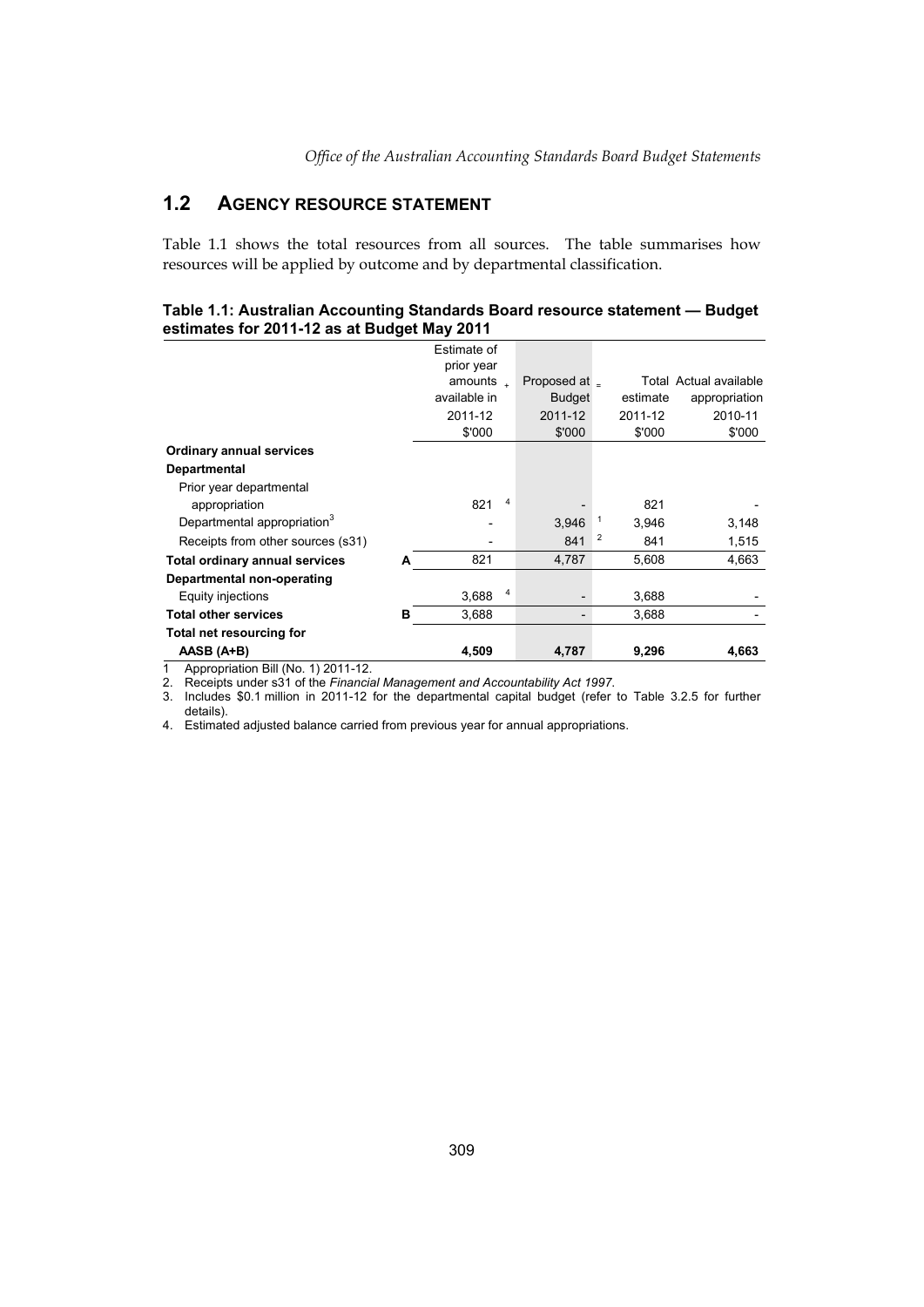## **1.3 BUDGET MEASURES**

Budget measures relating to AASB are detailed in Budget Paper No. 2, *Budget Measures 2011-12* and are summarised below.

| Table 1.2: Australian Accounting Standards Board 2011-12 Budget measures |  |  |  |
|--------------------------------------------------------------------------|--|--|--|
|                                                                          |  |  |  |

|                                 |         | 2010-11                  | 2011-12 | 2012-13 | 2013-14 | 2014-15 |
|---------------------------------|---------|--------------------------|---------|---------|---------|---------|
|                                 | Program | \$'000                   | \$'000  | \$'000  | \$'000  | \$'000  |
| <b>Expense measures</b>         |         |                          |         |         |         |         |
| Australian Accounting Standards |         |                          |         |         |         |         |
| Board and Auditing and          |         |                          |         |         |         |         |
| Assurance Standards Board -     |         |                          |         |         |         |         |
| additional funding              | 1.1     |                          | 656     | 662     | 669     | 675     |
| Efficiency dividend - temporary |         |                          |         |         |         |         |
| increase in the rate            | 1.1     | $\overline{\phantom{0}}$ | (16)    | (39)    | (49)    | (60)    |
| <b>Total expense measures</b>   |         |                          | 640     | 623     | 620     | 615     |
| <b>Related capital</b>          |         |                          |         |         |         |         |
| Efficiency dividend - temporary |         |                          |         |         |         |         |
| increase in the rate            | 1.1     | $\overline{\phantom{0}}$ | (1)     | (1)     | (1)     | (2)     |
| Total related capital           |         |                          | (1)     | (1)     | (1)     | (2)     |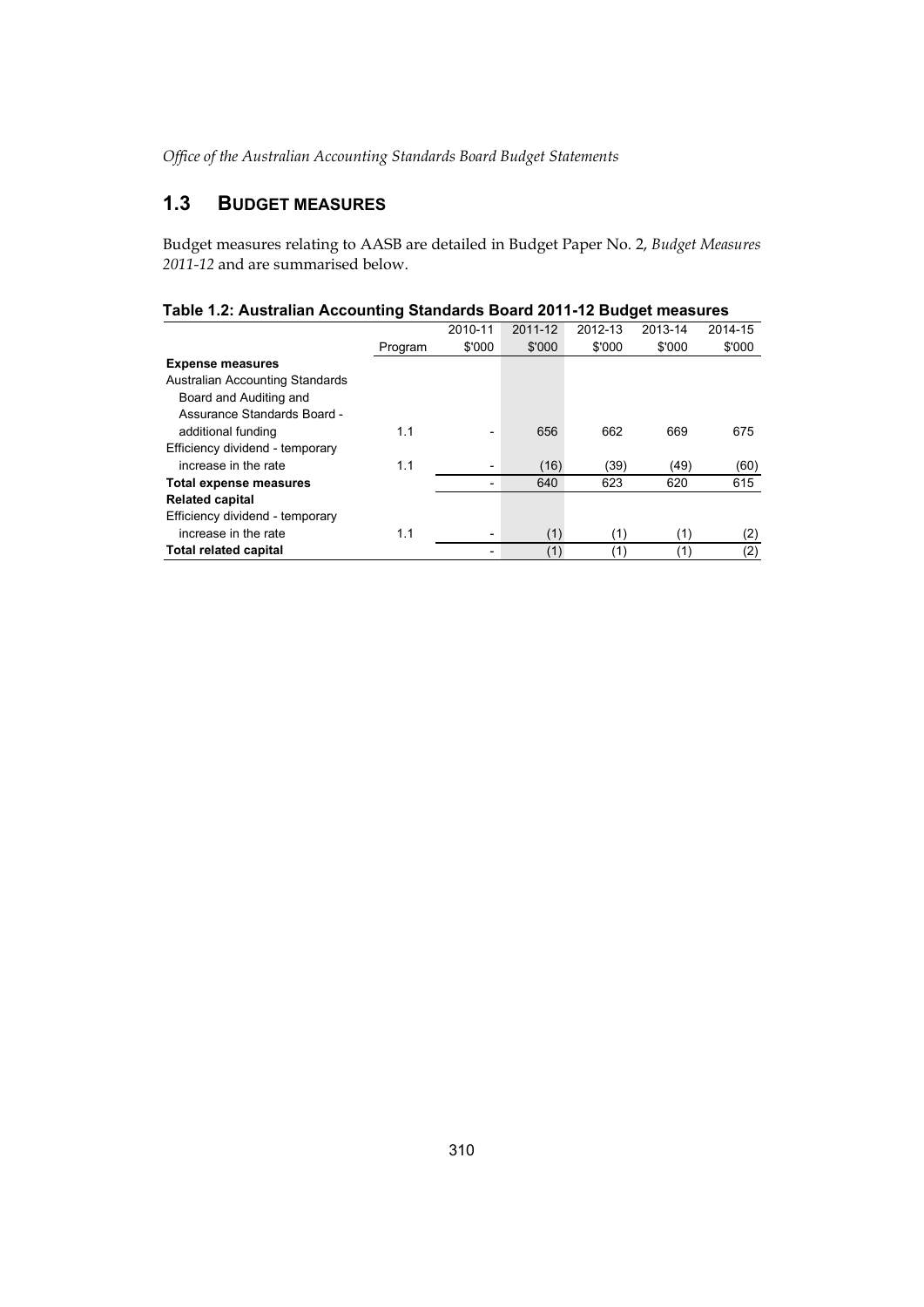## <span id="page-6-0"></span>Section 2: Outcomes and planned performance

## **2.1 OUTCOMES AND PERFORMANCE INFORMATION**

 Government outcomes are the intended results, impacts or consequences of actions by the Government on the Australian community. Commonwealth programs are the primary vehicle by which government agencies achieve the intended results of their outcome statements. Agencies are required to identify the programs which contribute to Government outcomes over the Budget and forward years.

The AASB's outcome is described below specifying the strategy, program, objective, deliverables and key performance indicators used to assess and monitor the performance of the AASB.

**Outcome 1: The formulation and making of accounting standards that are used by Australian entities to prepare financial reports and enable users of these reports to make informed decisions** 

### **Outcome 1 strategy**

The key strategies to achieve Outcome 1 are:

- • to make accounting standards under section 334 of the *Corporations Act 2001* for the purposes of the financial reporting requirements of the Corporations legislation and providing guidance on the interpretation of those standards;
- formulating accounting standards for purposes of financial reporting by Australian entities that are not subject to the reporting requirements of the Corporations legislation and providing guidance on the interpretation of those standards; and
- • to provide Australian participation in, and contribution to, the development of a single set of accounting standards for world-wide use.

The AASB will continue its role in the development of legally enforceable accounting standards, the development of accounting standards for non Corporation's legislation entities and the development of global accounting standards.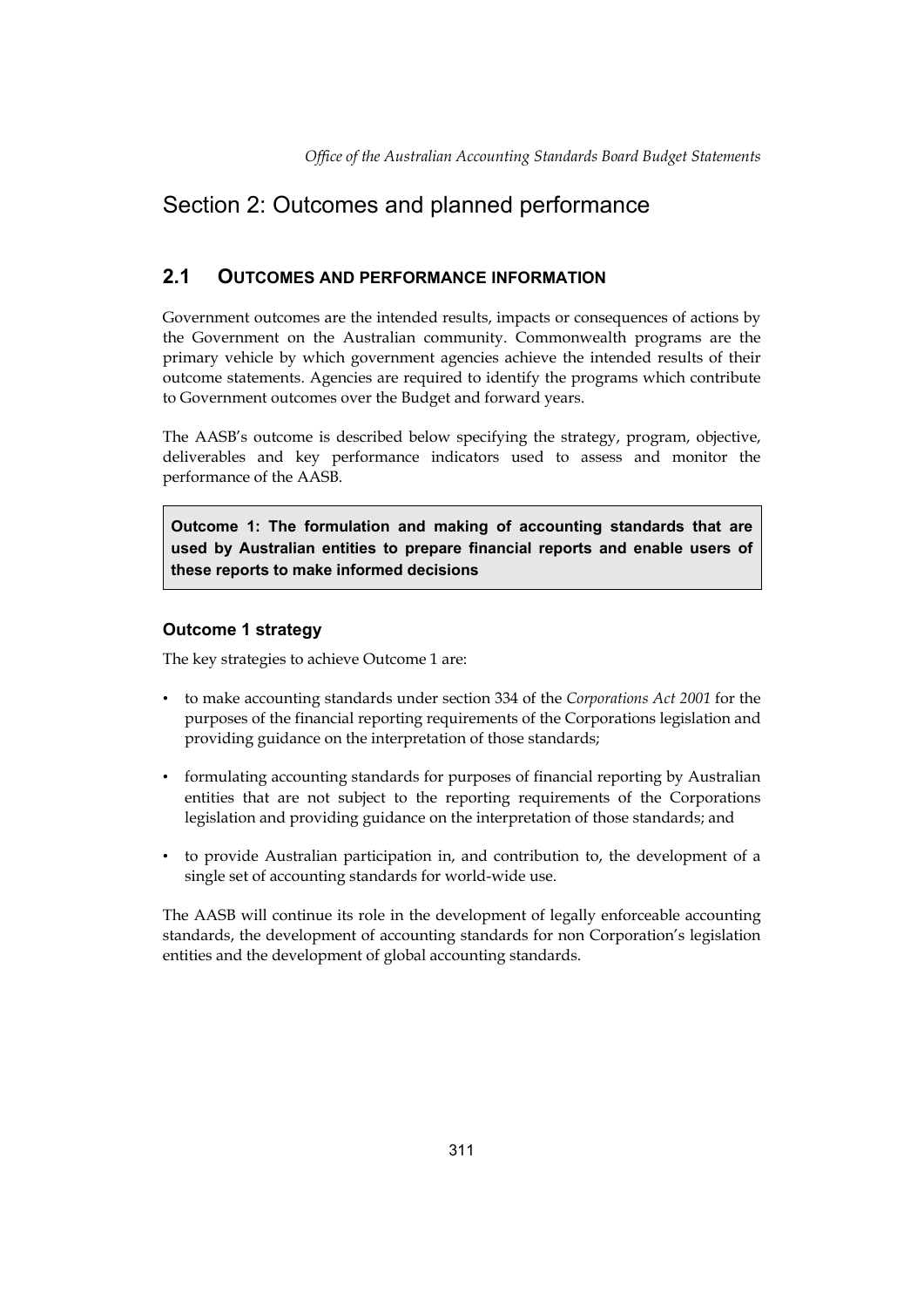### **Outcome expense statement**

Table 2.1 provides an overview of the total expenses for Outcome 1.

### **Table 2.1: Budgeted expenses for Outcome 1**

| <b>Outcome 1:</b> The formulation and making of accounting | 2010-11   | 2011-12   |
|------------------------------------------------------------|-----------|-----------|
| standards that are used by Australian entities to prepare  | Estimated |           |
| financial reports and enable users of these reports to     | actual    | Estimated |
| make informed decisions                                    | expenses  | expenses  |
|                                                            | \$'000    | \$'000    |
| Program 1.1: Australian Accounting Standards Board         |           |           |
| Departmental expenses                                      |           |           |
| Departmental appropriation                                 | 3.897     | 4,087     |
| Special accounts                                           | 666       | 600       |
| Expenses not requiring appropriation in the budget year    | 130       | 191       |
| Revenue to be carried forward                              | (350)     |           |
| <b>Total expenses for Outcome 1</b>                        | 4,343     | 4,878     |
|                                                            | 2010-11   | 2011-12   |
| Average staffing level (number)                            | 22        | 23        |

### **Contributions to Outcome 1**

### **Program 1: Australian Accounting Standards Board**

### **Program objective**

The objectives of the AASB are:

- • ensure Australian for-profit entities complying with Australian Accounting Standards would also be complying with the IFRS;
- • to the extent feasible ensure transactions are accounted for in the same way by all entities — that is, to the extent feasible, ensure Australian Accounting Standards are transaction neutral, which requires consideration by the AASB of how each IFRS might affect not-for-profit entities in the public and private sectors;
- • maintain and enhance Australia's reputation as a leading national accounting standard setter in the interests of making an important contribution to setting high-quality global standards. This also involves establishing and maintaining working relationships with other national standard setters (particularly in the region), the IASB and the IPSASB;
- • drive improvements in financial reporting, particularly on issues not being dealt with internationally, including those relating to not-for-profit entities in the public and private sectors when a purely transaction neutral approach does not prove feasible;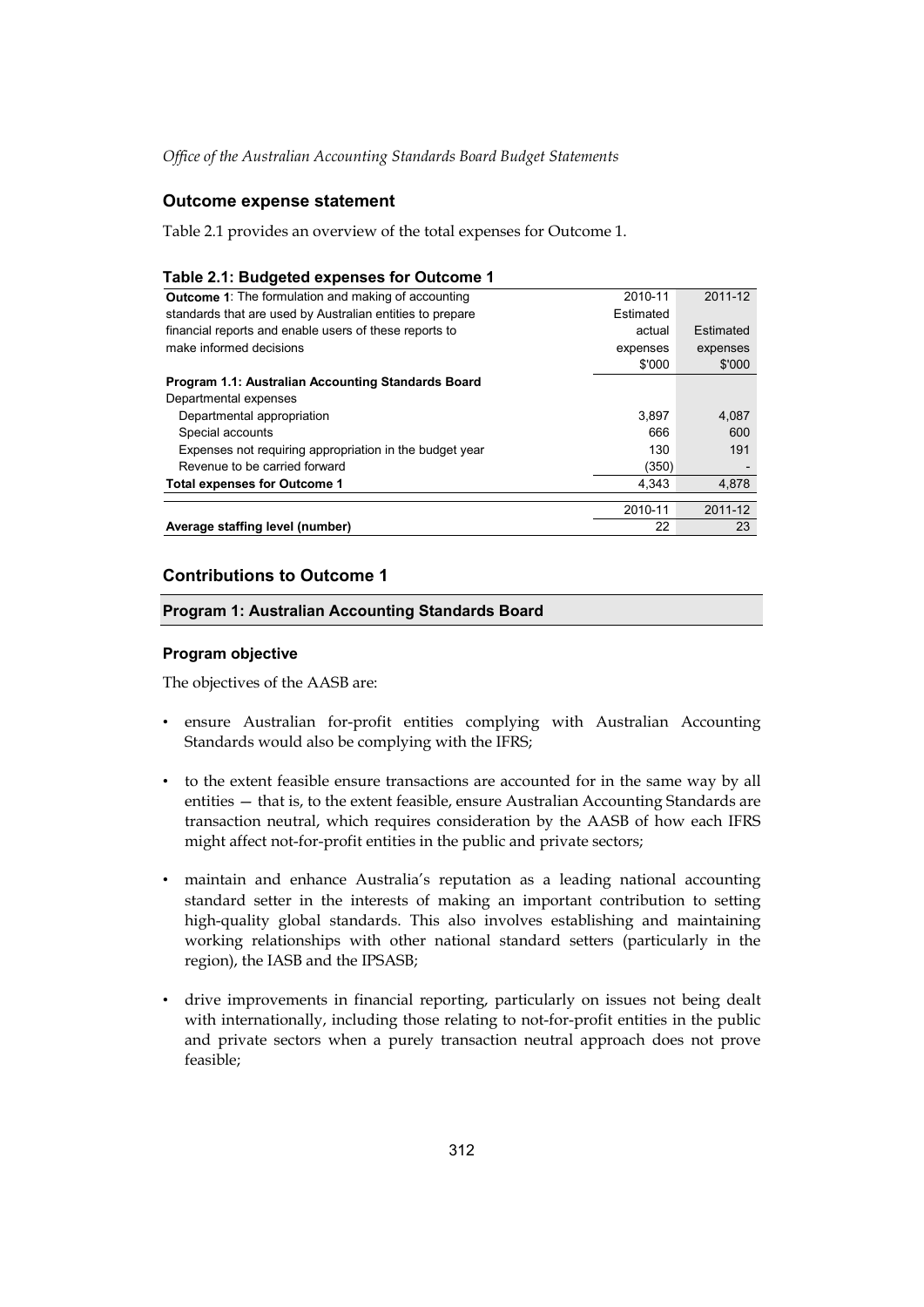- • have consistent interpretations of requirements and encourage other jurisdictions to do the same through relationships with other standard setters;
- • have an up-to-date and easy-to-use website and report on AASB decisions and projects on a timely basis; and
- develop staff with expertise in standard setting through graduate and secondment programs.

### **Program expenses**

There are no significant changes to estimates across the forward years.

### **Table 2.2: Program expenses**

|                                    | 2010-11 | 2011-12       | 2012-13 | 2013-14 | 2014-15 |
|------------------------------------|---------|---------------|---------|---------|---------|
|                                    | Revised |               | Forward | Forward | Forward |
|                                    | budget  | <b>Budget</b> | vear 1  | vear 2  | year 3  |
|                                    | \$'000  | \$'000        | \$'000  | \$'000  | \$'000  |
| Annual departmental expenses       |         |               |         |         |         |
| Departmental items                 | 4.343   | 4.878         | 4.899   | 4.935   | 4.973   |
| <b>Total departmental expenses</b> | 4.343   | 4,878         | 4.899   | 4,935   | 4.973   |

### **Program deliverables**

The AASB has the following deliverables:

- • promulgate each IFRS and IFRS amendment developed by the IASB into Australian Law;
- • promulgate each standard to apply on a transaction neutral basis to the extent feasible and develop specific standards to deal with not-for-profit entity issues where necessary;
- • prepare and publish accounting standards, compiled versions of standards and exposure drafts;
- participate in international standards setting and other research projects;
- • maintain close relationships with equivalent organisations in other jurisdictions; and
- • develop personnel with experience in standard setting.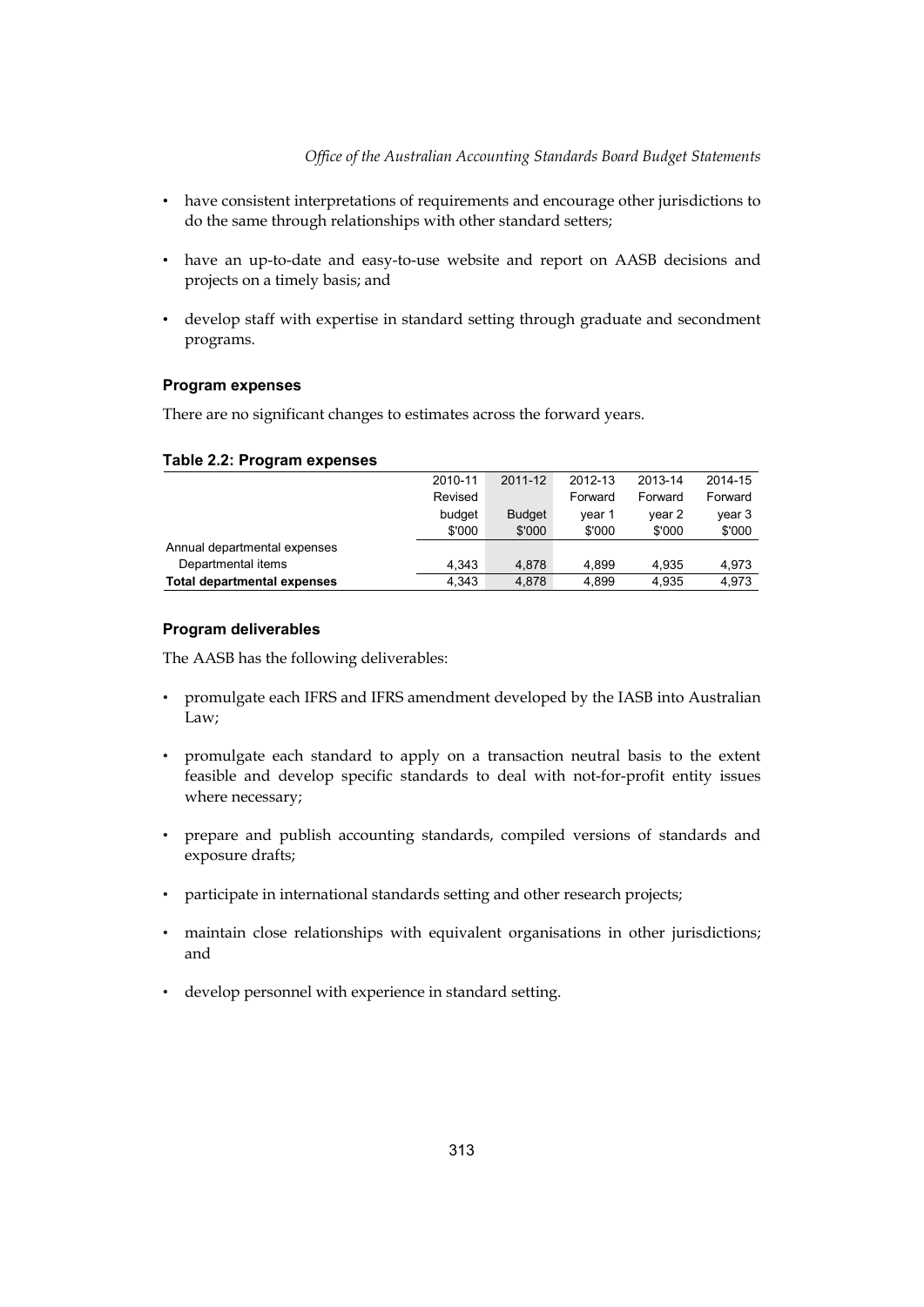### **Program key performance indicators**

The AASB has the following key performance indicators:

- accounting standard and standard amendments to be developed by the IASB are in accordance with Australian legislative drafting protocols and Federal Register of Legislative Instruments requirements;
- regular consultation and liaison with a broad range of Australian constituents;
- • accounting standards or compilations are lodged on the Federal Register of Legislative Instruments and are published on the AASB website within three days of finalisation;
- • responses are made to all significant IASB and IPSASB exposure drafts;
- host and/or attendance at National Standards-Setters Group and Asian-Oceanian Standard-Setters Group meetings and participate in the work of the Trans-Tasman Accounting and Auditing Standards Advisory Group; and
- • developmental opportunities for accounting professionals, including recent graduates and secondments, are provided.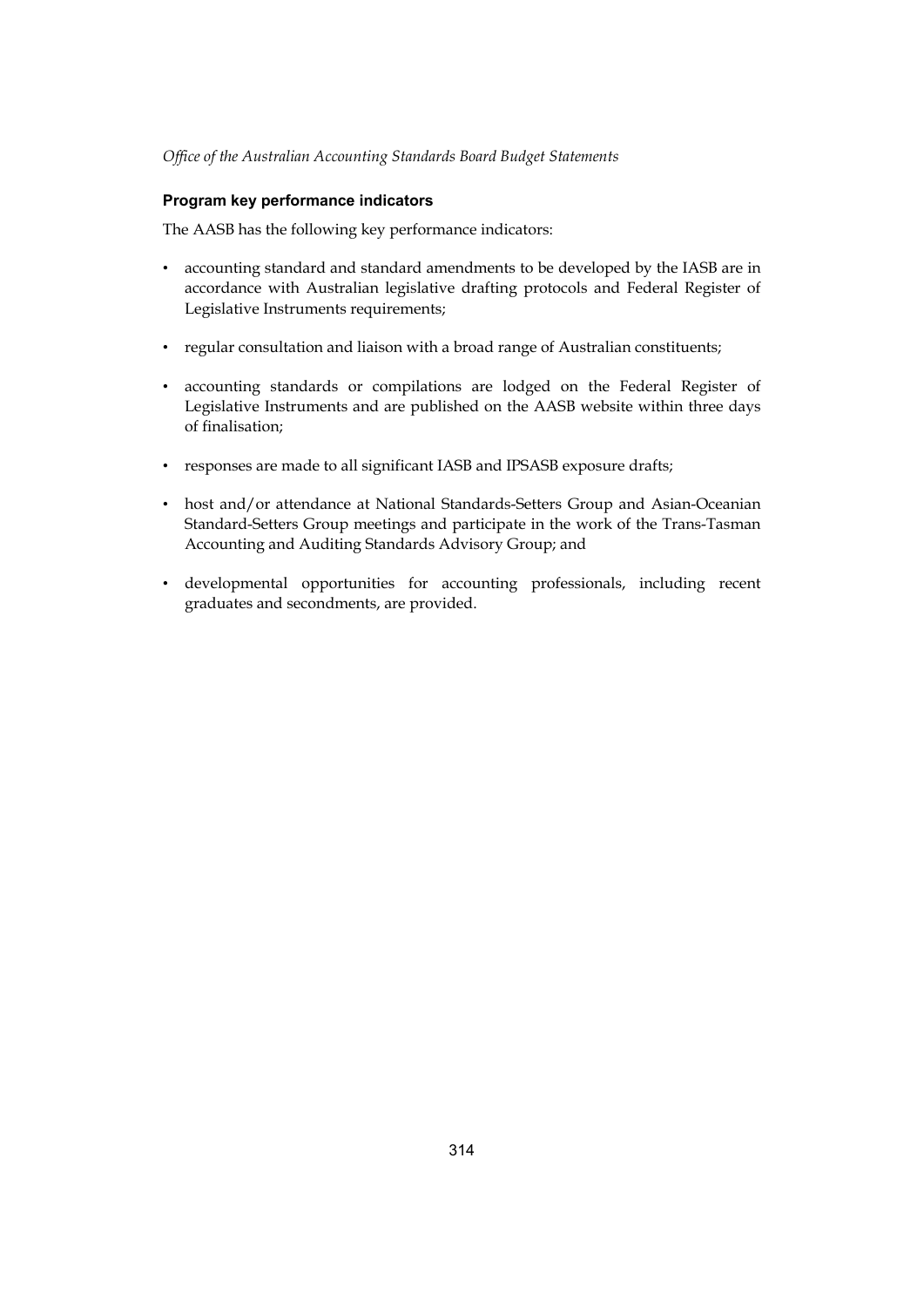## Section 3: Explanatory tables and budgeted financial statements

Section 3 presents explanatory tables and budgeted financial statements which provide a comprehensive snapshot of the agency finances for the 2011-12 budget year. It explains how budget plans are incorporated into the financial statements and provides further details of the reconciliation between appropriations and program expenses, movements in administered funds, special accounts and government Indigenous expenditure.

## **3.1 EXPLANATORY TABLES**

## **3.1.1 Movement of administered funds between years**

The AASB does not have any administered funds.

## **3.1.2 Special accounts**

Special accounts provide a means to set aside and record amounts used for specified purposes. Special accounts can be created by a Finance Minister's Determination under the *Financial Management and Accountability Act 1997* or under separate enabling legislation. Table 3.1.2 shows the expected additions (receipts) and reductions (payments) for each account used by the AASB.

|                                   |         | Opening |          |          |             | Closing |
|-----------------------------------|---------|---------|----------|----------|-------------|---------|
|                                   |         | balance | Receipts | Payments | Adjustments | balance |
|                                   |         | 2011-12 | 2011-12  | 2011-12  | 2011-12     | 2011-12 |
|                                   |         | 2010-11 | 2010-11  | 2010-11  | 2010-11     | 2010-11 |
|                                   | Outcome | \$'000  | \$'000   | \$'000   | \$'000      | \$'000  |
| Office of the Australian          |         |         |          |          |             |         |
| <b>Accounting Standards Board</b> |         |         |          |          |             |         |
| Services for Other Entities       |         |         |          |          |             |         |
| and Trust Moneys Special          |         |         |          |          |             |         |
| Account                           |         |         |          |          |             |         |
| Office of the Australian          |         |         |          |          |             |         |
| <b>Accounting Standards Board</b> | 1       | -       | 600      | 600      |             |         |
| Special account                   |         |         | 666      | 666      |             |         |
| <b>Total special accounts</b>     |         |         |          |          |             |         |
| 2011-12 Budget estimate           |         | -       | 600      | 600      |             |         |
| Total special accounts            |         |         |          |          |             |         |
| 2010-11 estimate actual           |         |         | 666      | 666      |             |         |

### **Table 3.1.2: Estimates of special account cash flows and balances**

## **3.1.3 Australian Government Indigenous Expenditure**

The AASB does not have any Australian Government Indigenous Expenditure.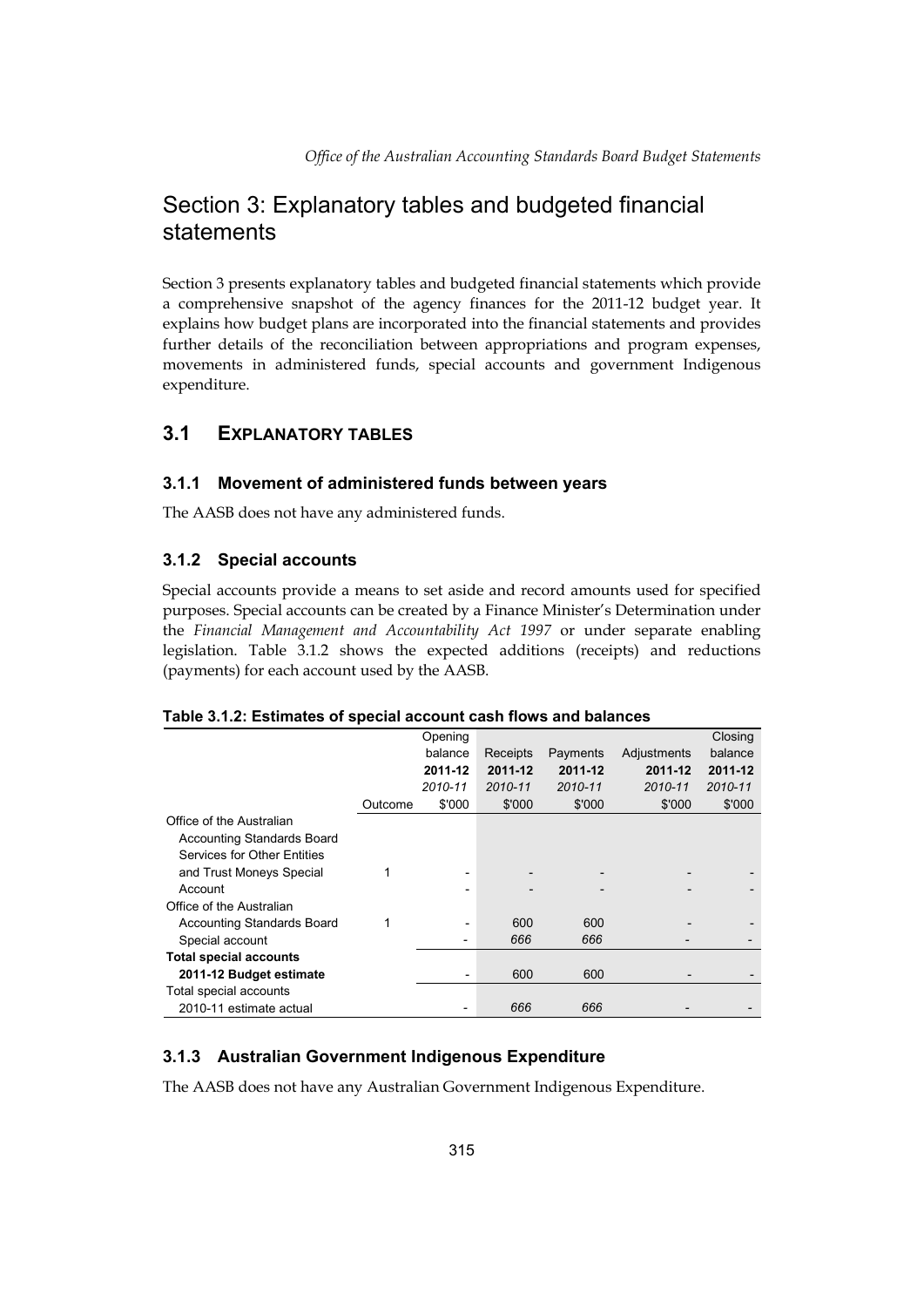## <span id="page-11-0"></span>**3.2 BUDGETED FINANCIAL STATEMENTS**

## **3.2.1 Differences in agency resourcing and financial statements**

There are no differences between agency resourcing and financial statements.

## **3.2.2 Analysis of budgeted financial statements**

The AASB is budgeting for a break-even operating result for 2011-12 after adding back non-appropriated depreciation and amortisation expenses.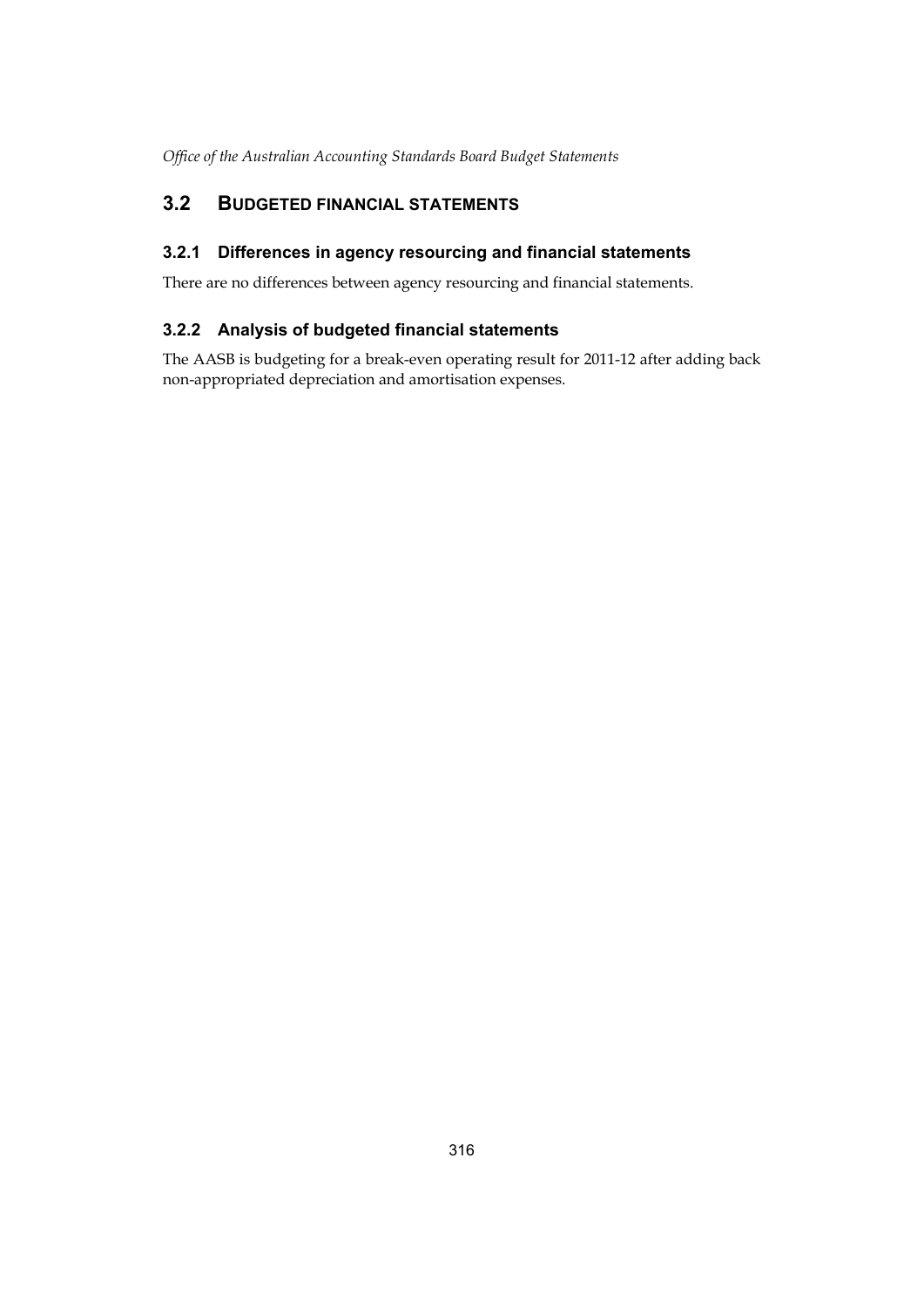### **3.2.3 Budgeted financial statements tables**

|                                                                     | Estimated | <b>Budget</b> | Forward                  | Forward  | Forward  |
|---------------------------------------------------------------------|-----------|---------------|--------------------------|----------|----------|
|                                                                     | actual    | estimate      | estimate                 | estimate | estimate |
|                                                                     | 2010-11   | 2011-12       | 2012-13                  | 2013-14  | 2014-15  |
|                                                                     | \$'000    | \$'000        | \$'000                   | \$'000   | \$'000   |
| <b>EXPENSES</b>                                                     |           |               |                          |          |          |
| <b>Employee benefits</b>                                            | 3,140     | 3,430         | 3.544                    | 3,654    | 3,779    |
| Supplier                                                            | 1,047     | 1,274         | 1,164                    | 1,089    | 1,007    |
| Depreciation and amortisation                                       | 150       | 168           | 184                      | 185      | 180      |
| Finance costs                                                       | 6         | 6             | 7                        | 7        | 7        |
| <b>Total expenses</b>                                               | 4,343     | 4,878         | 4,899                    | 4,935    | 4,973    |
| LESS:                                                               |           |               |                          |          |          |
| <b>OWN-SOURCE INCOME</b>                                            |           |               |                          |          |          |
| Revenue                                                             |           |               |                          |          |          |
| Sale of goods and rendering                                         |           |               |                          |          |          |
| of services                                                         | 265       | 241           | 248                      | 255      | 263      |
| Other revenue                                                       | 1,250     | 600           | 600                      | 600      | 600      |
| <b>Total revenue</b>                                                | 1,515     | 841           | 848                      | 855      | 863      |
| Gains                                                               |           |               |                          |          |          |
| Other gains                                                         | 21        | 23            | 22                       | 22       | 22       |
| <b>Total gains</b>                                                  | 21        | 23            | 22                       | 22       | 22       |
| Total own-source income                                             | 1,536     | 864           | 870                      | 877      | 885      |
| Net cost of (contribution by)                                       |           |               |                          |          |          |
| services                                                            | 2,807     | 4,014         | 4,029                    | 4,058    | 4,088    |
| Appropriation revenue                                               | 3,048     | 3,846         | 3,845                    | 3,873    | 3,908    |
| Surplus (deficit) attributable to                                   |           |               |                          |          |          |
| the Australian Government                                           | 241       | (168)         | (184)                    | (185)    | (180)    |
| Note: Reconciliation of operating result attributable to the agency |           |               |                          |          |          |
|                                                                     | 2010-11   | 2011-12       | 2012-13                  | 2013-14  | 2014-15  |
|                                                                     | \$'000    | \$'000        | \$'000                   | \$'000   | \$'000   |
| Operating result attributable to the                                |           |               |                          |          |          |
| <b>Australian Government</b>                                        | 241       | (168)         | (184)                    | (185)    | (180)    |
| Plus non-appropriated expenses                                      |           |               |                          |          |          |
| depreciation and amortisation                                       |           |               |                          |          |          |
| expenses                                                            | 109       | 168           | 184                      | 185      | 180      |
| Operating result attributable to the                                |           |               |                          |          |          |
| <b>AASB</b>                                                         | 350       |               | $\overline{\phantom{a}}$ |          |          |
|                                                                     |           |               |                          |          |          |

#### **Table 3.2.1: Budgeted departmental comprehensive income statement (for the period ended 30 June)**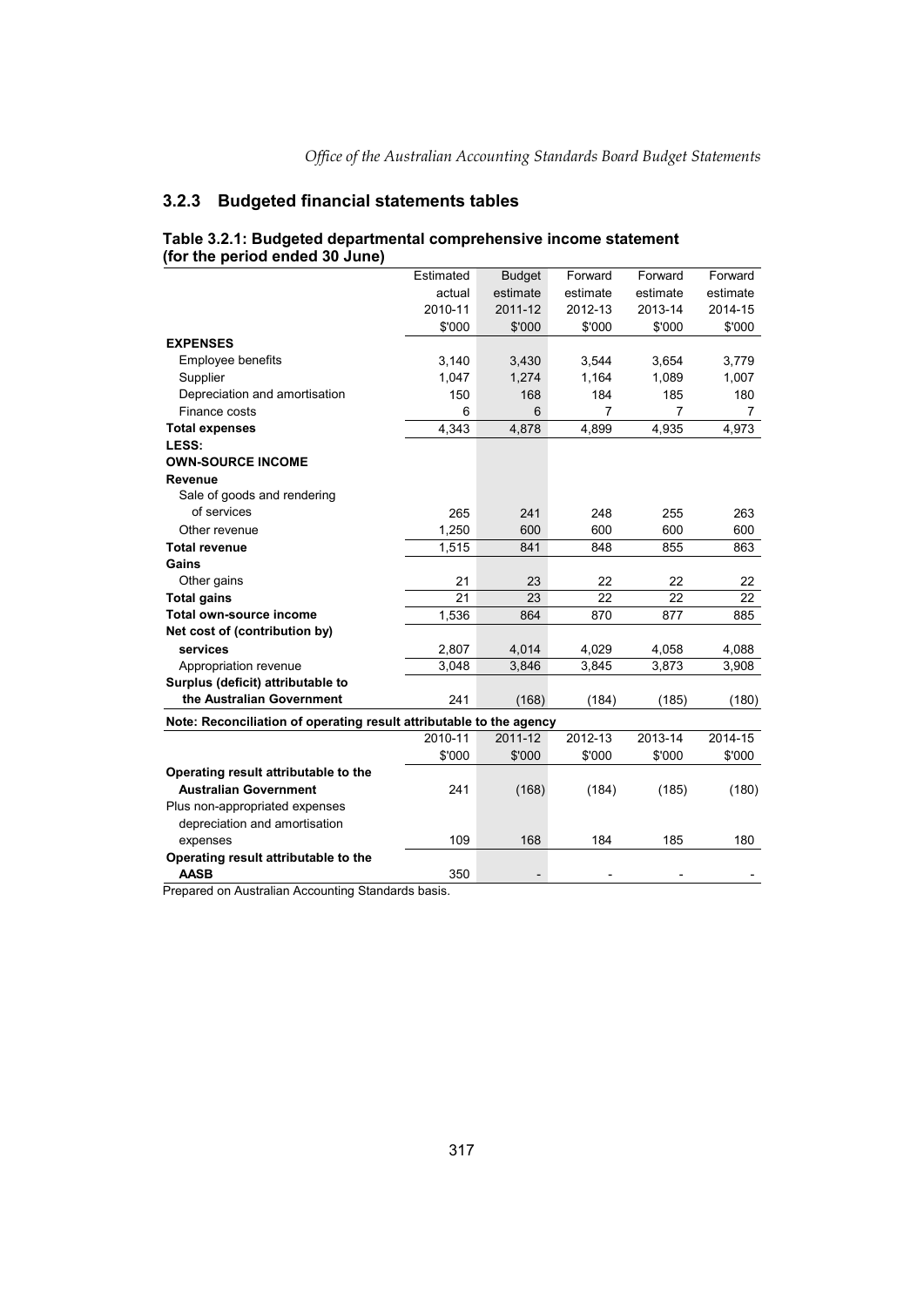#### **Table 3.2.2: Budgeted departmental balance sheet (as at 30 June)**

|                                     | Estimated | <b>Budget</b> | Forward  | Forward  | Forward  |
|-------------------------------------|-----------|---------------|----------|----------|----------|
|                                     | actual    | estimate      | estimate | estimate | estimate |
|                                     | 2010-11   | 2011-12       | 2012-13  | 2013-14  | 2014-15  |
|                                     | \$'000    | \$'000        | \$'000   | \$'000   | \$'000   |
| <b>ASSETS</b>                       |           |               |          |          |          |
| <b>Financial assets</b>             |           |               |          |          |          |
| Cash and equivalents                | 401       | 401           | 401      | 401      | 401      |
| Trade and other receivables         | 4,551     | 4,538         | 4,514    | 4,494    | 4,476    |
| <b>Total financial assets</b>       | 4,952     | 4,939         | 4,915    | 4,895    | 4,877    |
| <b>Non-financial assets</b>         |           |               |          |          |          |
| Infrastructure, plant and equipment | 581       | 526           | 451      | 370      | 292      |
| Inventories                         | 3         | 3             | 3        | 3        | 3        |
| Intangibles                         | 46        | 35            | 28       | 28       | 27       |
| Other                               | 9         | 9             | 9        | 9        | 9        |
| <b>Total non-financial assets</b>   | 639       | 573           | 491      | 410      | 331      |
| <b>Total assets</b>                 | 5,591     | 5,512         | 5,406    | 5,305    | 5,208    |
| <b>LIABILITIES</b>                  |           |               |          |          |          |
| <b>Provisions</b>                   |           |               |          |          |          |
| Employees                           | 828       | 870           | 913      | 958      | 1,005    |
| Other                               | 206       | 226           | 231      | 238      | 244      |
| <b>Total provisions</b>             | 1,034     | 1,096         | 1,144    | 1,196    | 1,249    |
| <b>Payables</b>                     |           |               |          |          |          |
| <b>Suppliers</b>                    | 375       | 302           | 231      | 161      | 89       |
| Other                               | 57        | 57            | 57       | 57       | 57       |
| <b>Total payables</b>               | 432       | 359           | 288      | 218      | 146      |
| <b>Total liabilities</b>            | 1,466     | 1,455         | 1,432    | 1,414    | 1,395    |
| <b>Net assets</b>                   | 4,125     | 4,057         | 3,974    | 3,891    | 3,813    |
| <b>EQUITY</b>                       |           |               |          |          |          |
| Contributed equity                  | 100       | 200           | 301      | 403      | 506      |
| Retained surpluses or               |           |               |          |          |          |
| accumulated deficits                | 4,025     | 3,857         | 3,673    | 3,488    | 3,307    |
| <b>Total equity</b>                 | 4,125     | 4,057         | 3,974    | 3,891    | 3,813    |
| <b>Current assets</b>               | 4,965     | 4,951         | 4,926    | 4,906    | 4,887    |
| <b>Non-current assets</b>           | 626       | 561           | 480      | 399      | 321      |
| <b>Current liabilities</b>          | 858       | 867           | 863      | 862      | 859      |
| <b>Non-current liabilities</b>      | 608       | 588           | 569      | 552      | 536      |
|                                     |           |               |          |          |          |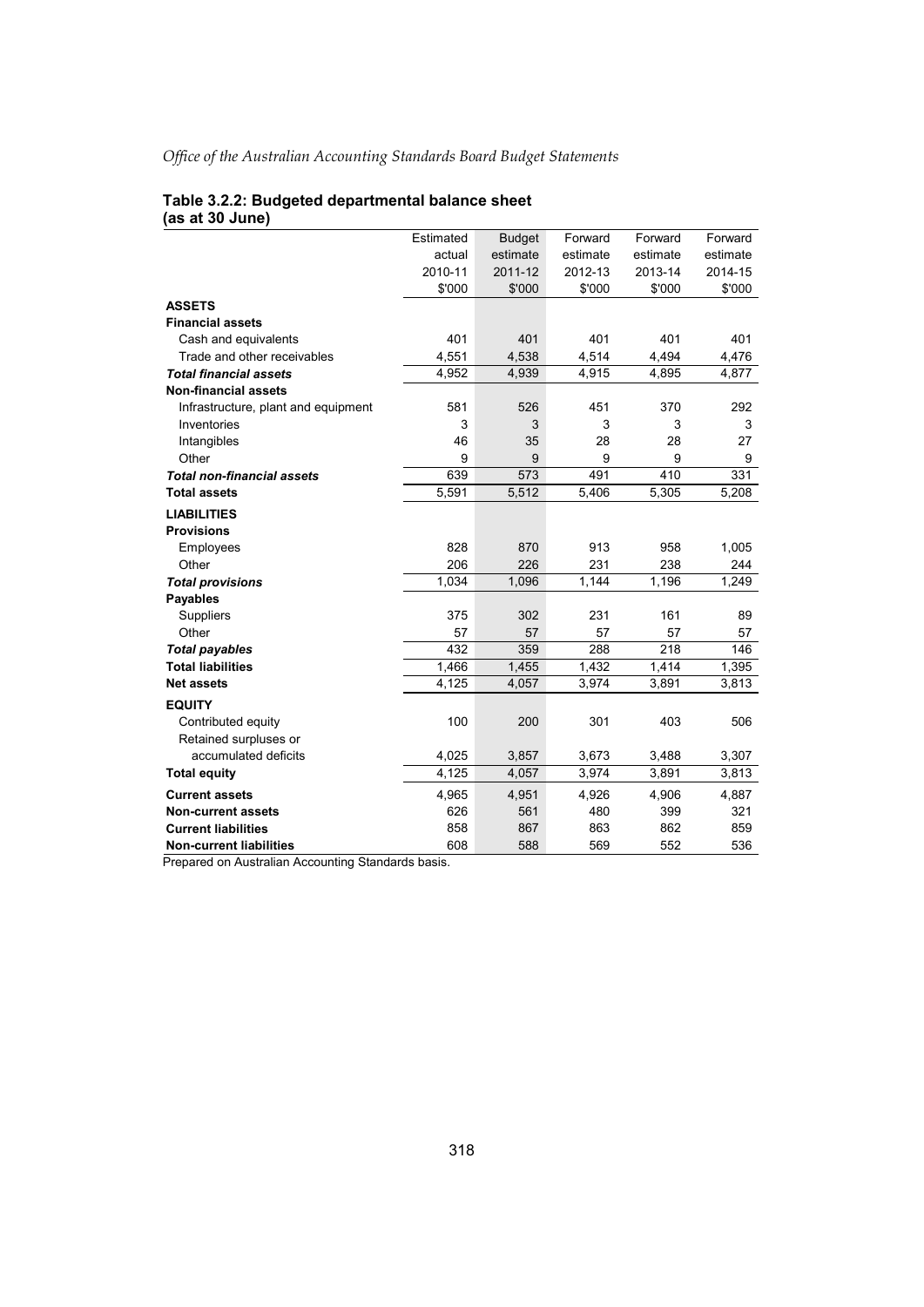|                                   | Estimated | <b>Budget</b> | Forward  | Forward  | Forward  |
|-----------------------------------|-----------|---------------|----------|----------|----------|
|                                   | actual    | estimate      | estimate | estimate | estimate |
|                                   | 2010-11   | 2011-12       | 2012-13  | 2013-14  | 2014-15  |
|                                   | \$'000    | \$'000        | \$'000   | \$'000   | \$'000   |
| <b>OPERATING ACTIVITIES</b>       |           |               |          |          |          |
| Cash received                     |           |               |          |          |          |
| Goods and services                | 266       | 241           | 248      | 255      | 263      |
| Appropriations                    | 3,048     | 3,845         | 3,844    | 3,873    | 3,908    |
| Other                             | 1,250     | 623           | 621      | 619      | 617      |
| <b>Total cash received</b>        | 4,564     | 4,709         | 4,713    | 4,747    | 4,788    |
| Cash used                         |           |               |          |          |          |
| Employees                         | 3,211     | 3,387         | 3,500    | 3,609    | 3,732    |
| <b>Suppliers</b>                  | 1,097     | 1,322         | 1,213    | 1,138    | 1,056    |
| Other                             | 88        |               |          |          |          |
| Total cash used                   | 4,396     | 4,709         | 4,713    | 4,747    | 4,788    |
| Net cash from (used by)           |           |               |          |          |          |
| operating activities              | 168       |               |          |          |          |
| <b>INVESTING ACTIVITIES</b>       |           |               |          |          |          |
| Cash used                         |           |               |          |          |          |
| Purchase of property, plant       |           |               |          |          |          |
| and equipment                     | 100       | 100           | 101      | 102      | 103      |
| <b>Total cash used</b>            | 100       | 100           | 101      | 102      | 103      |
| Net cash from (used by)           |           |               |          |          |          |
| investing activities              | (100)     | (100)         | (101)    | (102)    | (103)    |
| <b>FINANCING ACTIVITIES</b>       |           |               |          |          |          |
| <b>Cash received</b>              |           |               |          |          |          |
| Contributed equity                | 100       | 100           | 101      | 102      | 103      |
| <b>Total cash received</b>        | 100       | 100           | 101      | 102      | 103      |
| Net cash from (used by)           |           |               |          |          |          |
| financing activities              | 100       | 100           | 101      | 102      | 103      |
| Net increase (decrease)           |           |               |          |          |          |
| in cash held                      | 168       |               |          |          |          |
| Cash and cash equivalents at the  |           |               |          |          |          |
| beginning of the reporting period | 233       | 401           | 401      | 401      | 401      |
| Cash and cash equivalents at the  |           |               |          |          |          |
| end of the reporting period       | 401       | 401           | 401      | 401      | 401      |
|                                   |           |               |          |          |          |

# **Table 3.2.3: Budgeted departmental statement of cash flows (for the period ended 30 June)**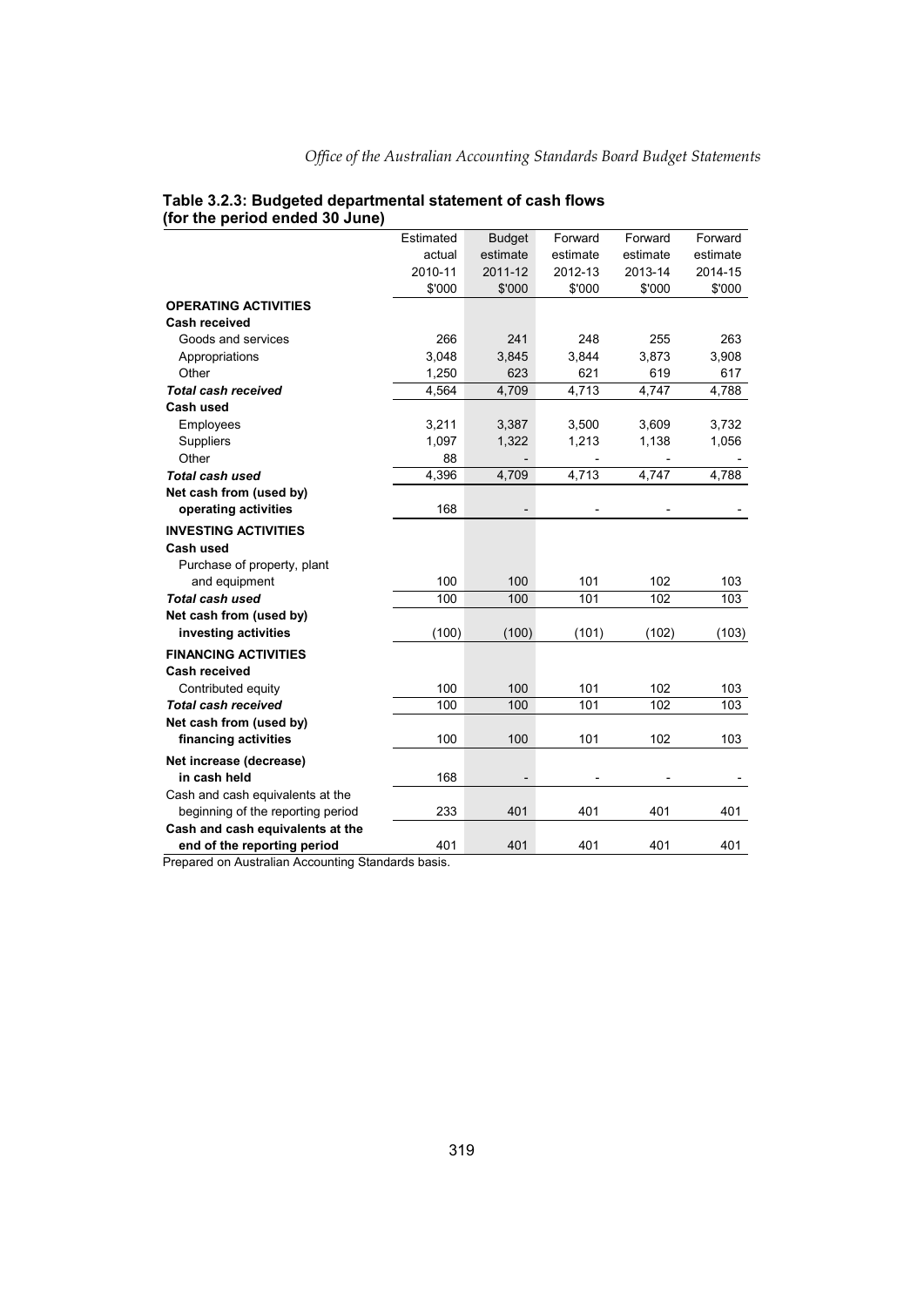|           | Asset       |          | Contributed |        |
|-----------|-------------|----------|-------------|--------|
| Retained  | revaluation | Other    | equity/     | Total  |
| surpluses | reserve     | reserves | capital     | equity |
| \$'000    | \$'000      | \$'000   | \$'000      | \$'000 |
|           |             |          |             |        |
|           |             |          |             |        |
| 4,025     |             |          | 100         | 4,125  |
| 4,025     |             |          | 100         | 4,125  |
|           |             |          |             |        |
| (168)     |             |          |             | (168)  |
|           |             |          |             |        |
| (168)     |             |          |             | (168)  |
|           |             |          |             |        |
|           |             |          |             |        |
|           |             |          |             |        |
|           |             |          | 100         | 100    |
|           |             |          | 100         | 100    |
|           |             |          |             |        |
| 3,857     |             |          | 200         | 4,057  |
|           |             |          |             |        |

### **Table 3.2.4: Departmental statement of changes in equity — summary of movement (budget year 2011-12)**

Prepared on Australian Accounting Standards basis.

### **Table 3.2.5: Departmental capital budget (DCB) statement**

|                                         | Estimated | <b>Budget</b> | Forward  | Forward  | Forward  |
|-----------------------------------------|-----------|---------------|----------|----------|----------|
|                                         | actual    | estimate      | estimate | estimate | estimate |
|                                         | 2010-11   | 2011-12       | 2012-13  | 2013-14  | 2014-15  |
|                                         | \$'000    | \$'000        | \$'000   | \$'000   | \$'000   |
|                                         |           |               |          |          |          |
| <b>CAPITAL APPROPRIATIONS</b>           |           |               |          |          |          |
| Capital budget - Bill 1 - DCB           | 100       | 100           | 101      | 102      | 102      |
| <b>Total capital appropriations</b>     | 100       | 100           | 101      | 102      | 102      |
| Represented by:                         |           |               |          |          |          |
| Purchase of non-financial assets        | 100       | 100           | 101      | 102      | 102      |
| Total represented by                    | 100       | 100           | 101      | 102      | 102      |
| <b>PURCHASE OF NON-FINANCIAL ASSETS</b> |           |               |          |          |          |
| Funded by capital appropriation - DCB   | 100       | 100           | 101      | 102      | 102      |
| <b>TOTAL</b>                            | 100       | 100           | 101      | 102      | 102      |
| <b>RECONCILIATION OF CASH</b>           |           |               |          |          |          |
| <b>USED TO ACQUIRE ASSETS</b>           |           |               |          |          |          |
| TO ASSET MOVEMENT TABLE                 |           |               |          |          |          |
| Total purchases                         | 100       | 100           | 101      | 102      | 102      |
| Total cash used to                      |           |               |          |          |          |
| acquire assets                          | 100       | 100           | 101      | 102      | 102      |